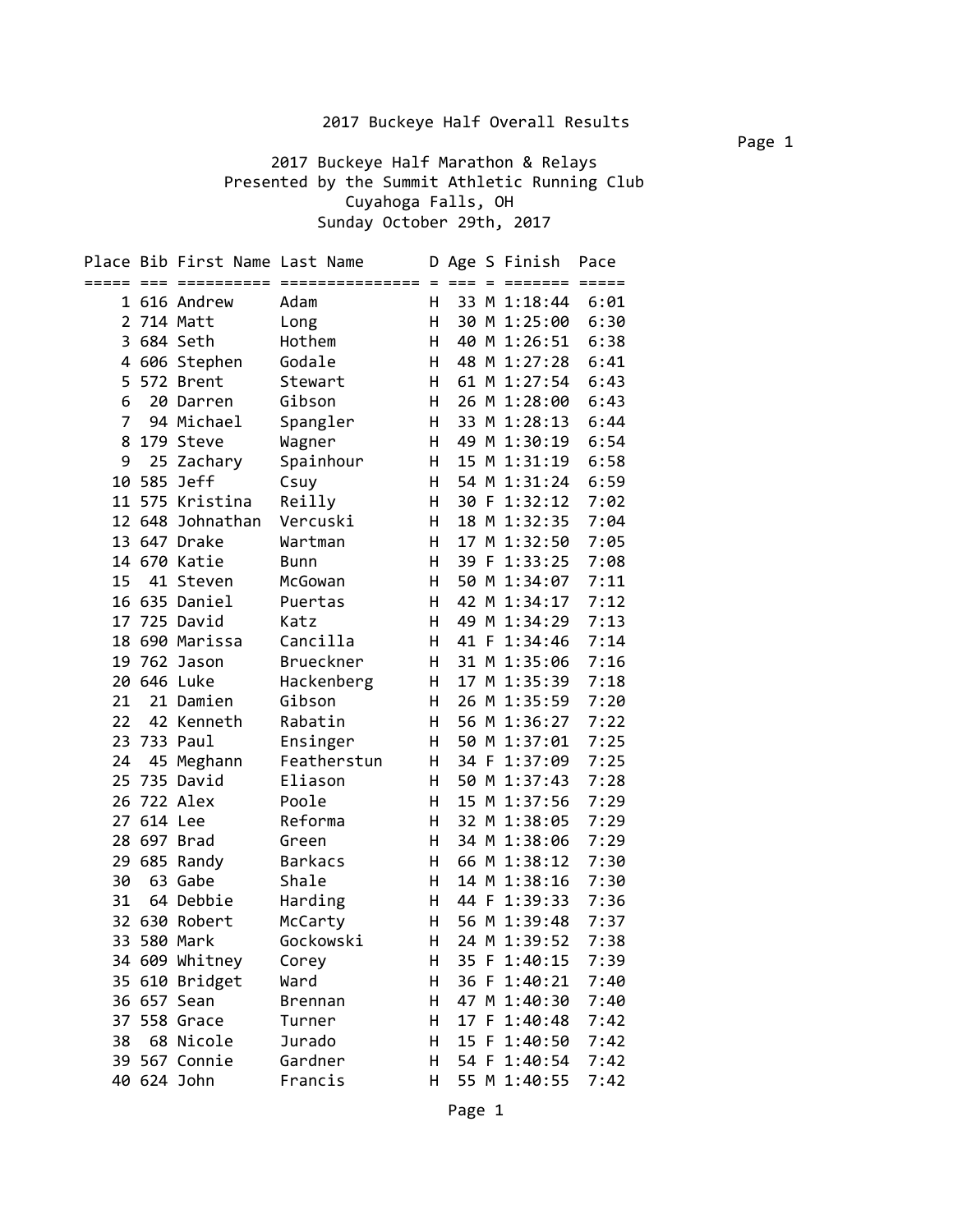|    | 41 727 Mark      | Volpe          |    | H 33 M 1:41:19       | 7:44 |
|----|------------------|----------------|----|----------------------|------|
| 42 | 40 Pam           | McGowan        | н  | 39 F 1:41:20         | 7:44 |
|    | 43 756 Samantha  | <b>Beddow</b>  | H. | 17 F 1:41:27         | 7:45 |
|    | 44 658 Troy      | Pierson        | н  | 17 M 1:41:33         | 7:45 |
|    | 45 32 Heather    | Winkelmann     |    | H 32 F 1:41:41       | 7:46 |
|    | 46 627 Olivia    | <b>Jackson</b> |    | H $13 \t{F} 1:42:12$ | 7:48 |
|    | 47 626 Shawn     | Jackson        |    | H 42 M 1:42:13       | 7:48 |
|    | 48 676 Jaime     | Fensterl       |    | H 31 F 1:42:21       | 7:49 |
|    | 49 700 Stephanie | Ineman         |    | H 31 F 1:42:42       | 7:51 |
|    | 50 753 Robert    | McGovern       | н  | 35 M 1:43:08         | 7:52 |
|    |                  |                |    |                      |      |

 Page 2 2017 Buckeye Half Marathon & Relays Presented by the Summit Athletic Running Club Cuyahoga Falls, OH Sunday October 29th, 2017

|     | Place Bib First Name Last Name |               |   |      | D Age S Finish | Pace |
|-----|--------------------------------|---------------|---|------|----------------|------|
|     |                                |               |   |      |                |      |
|     | 51 741 Niki                    | Ford          | н |      | 34 F 1:43:12   | 7:53 |
|     | 52 695 Annie                   | Murphy        | H |      | 37 F 1:43:38   | 7:55 |
|     | 53 751 Elise                   | Hooker        | H | 17 F | 1:44:00        | 7:56 |
|     | 54 620 Troy                    | Stangelo      | H |      | 44 M 1:44:11   | 7:57 |
|     | 55 745 Matt                    | Murphy        | н | 47   | M 1:44:18      | 7:58 |
| 56  | 79 Terry                       | <b>Jacobs</b> | н |      | 52 M 1:44:21   | 7:58 |
| 57. | 687 Holly                      | Zadony        | H |      | 31 F 1:44:40   | 8:00 |
|     | 58 654 Robin                   | McCann        | H |      | 52 F 1:44:45   | 8:00 |
| 59  | 26 Tom                         | Forrest       | H | 49   | M 1:44:48      | 8:00 |
| 60  | 5 Stacey                       | Ward          | н |      | 32 F 1:44:56   | 8:01 |
| 61  | 665 Katelyn                    | Heun          | н |      | 30 F 1:45:05   | 8:01 |
|     | 62 591 William                 | <b>Braden</b> | H |      | 65 M 1:45:37   | 8:04 |
|     | 63 638 Karyn                   | Rapundalo     | H |      | 24 F 1:45:40   | 8:04 |
|     | 64 639 Lucille                 | Zaharko       | н |      | 19 F 1:45:41   | 8:04 |
|     | 65 706 Margaret                | Moffitt       | н |      | 16 F 1:45:43   | 8:04 |
| 66  | 35 Amy                         | Renner        | н |      | 41 F 1:45:52   | 8:05 |
| 67  | 44 Emily                       | Lee           | н |      | 27 F 1:46:01   | 8:06 |
| 68  | 758 Timothy                    | Powell        | н | 57   | M 1:46:07      | 8:06 |
| 69  | 46 Caitlin                     | English       | Н |      | 29 F 1:46:31   | 8:08 |
| 70  | 612 Salina                     | Defranco      | н | 24 F | 1:46:54        | 8:10 |
|     | 71 669 Heather                 | Kilbride      | н |      | 48 F 1:47:09   | 8:11 |
| 72  | 31 Jill                        | Warner        | н |      | 35 F 1:47:34   | 8:13 |

Page 2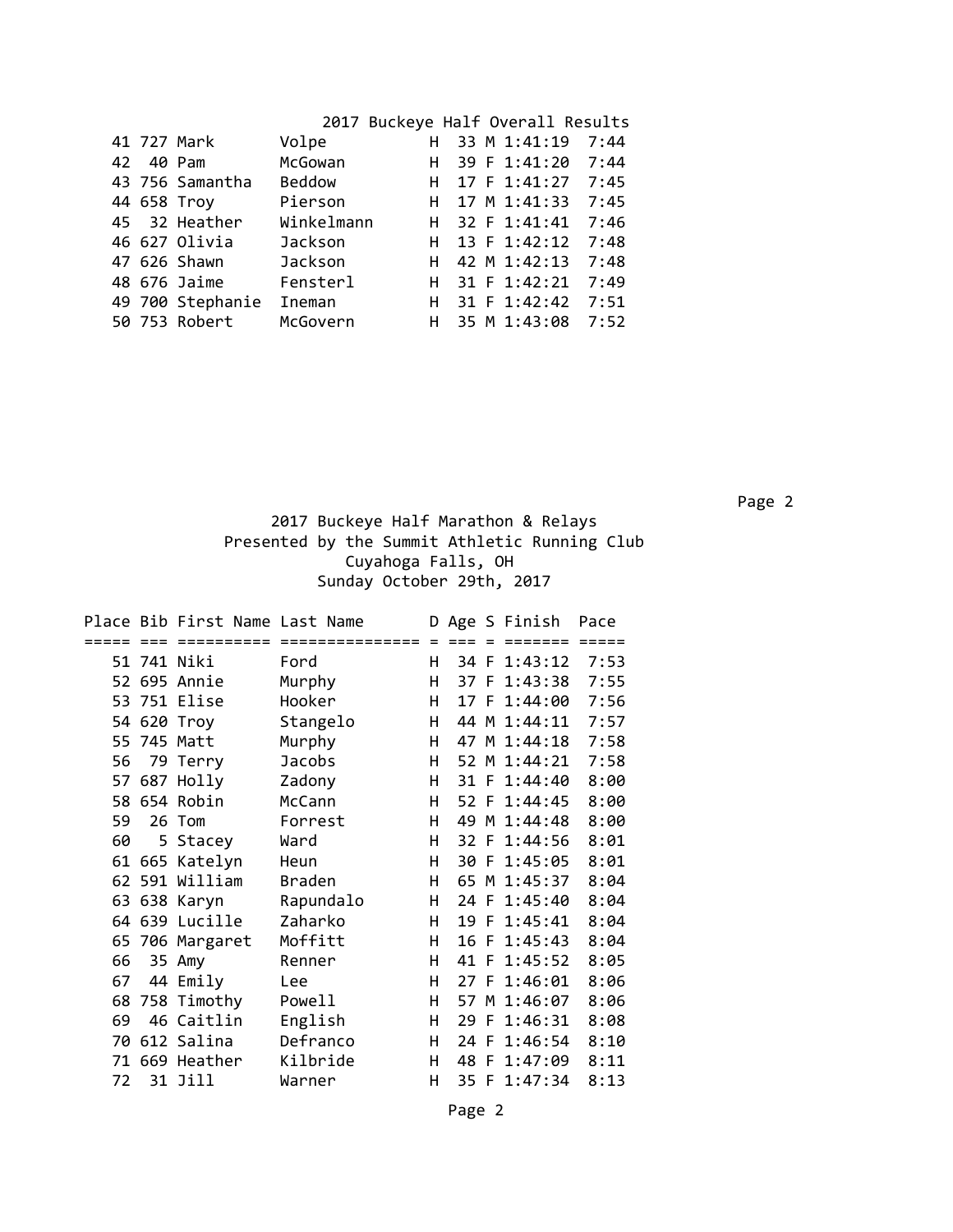|    |            |                 |                 | 2017 Buckeye Half Overall Results |  |              |      |
|----|------------|-----------------|-----------------|-----------------------------------|--|--------------|------|
| 73 |            | 95 Danelle      | Villers         | H.                                |  | 42 F 1:47:38 | 8:13 |
|    |            | 74 689 Jeffrey  | Izsak           | н                                 |  | 58 M 1:47:42 | 8:13 |
| 75 |            | 33 Clark        | Schreiber       | H.                                |  | 67 M 1:48:07 | 8:15 |
|    |            | 76 636 William  | Braunlich       | H.                                |  | 41 M 1:48:17 | 8:16 |
|    |            | 77 554 Gretchen | <b>Brokloff</b> | H.                                |  | 47 F 1:48:22 | 8:16 |
|    |            | 78 604 Conrad   | Yoder           | н                                 |  | 48 M 1:48:27 | 8:17 |
| 79 |            | 668 Kevin       | Fetsko          | H.                                |  | 42 M 1:49:00 | 8:19 |
| 80 |            | 78 John         | Hahn            | H.                                |  | 49 M 1:49:20 | 8:21 |
| 81 |            | 754 Dean        | <b>Beddow</b>   | H                                 |  | 48 M 1:49:40 | 8:22 |
|    |            | 82 709 Nathan   | Davis           | H.                                |  | 34 M 1:49:48 | 8:23 |
|    |            | 83 615 Dave     | Cooke           | H.                                |  | 33 M 1:49:55 | 8:24 |
|    |            | 84 691 Brook    | Turson          | H                                 |  | 26 M 1:50:13 | 8:25 |
|    | 85 708 Jim |                 | Oneil           | H.                                |  | 34 M 1:50:15 | 8:25 |
|    |            | 86 564 Matthew  | Navy            | Н.                                |  | 32 M 1:50:20 | 8:25 |
| 87 |            | 27 Gary         | Webb            | H                                 |  | 54 M 1:50:32 | 8:26 |
|    |            | 88 677 Chip     | Jenkins         | H.                                |  | 54 M 1:51:06 | 8:29 |
|    |            | 89 729 Nathan   | Cropper         | Н.                                |  | 43 M 1:51:09 | 8:29 |
|    |            | 90 775 Firman   | Yoder           | H.                                |  | 18 M 1:51:31 | 8:31 |
|    |            | 91 742 Melody   | Proakis         | H                                 |  | 26 F 1:51:32 | 8:31 |
| 92 |            | 84 Deb          | McMasters       | H.                                |  | 54 F 1:51:59 | 8:33 |
|    |            | 93 707 Carolyn  | Moffitt         | H.                                |  | 49 F 1:52:04 | 8:33 |
| 94 |            | 18 Stan         | Smith           | Η                                 |  | 27 M 1:52:20 | 8:35 |
| 95 |            | 93 David        | Malinowski      | H.                                |  | 45 M 1:53:19 | 8:39 |
| 96 |            | 16 Steven       | Hodge           | H.                                |  | 44 M 1:53:23 | 8:39 |
|    | 97 617 Jim |                 | Sprankle        | H                                 |  | 64 M 1:53:33 | 8:40 |
| 98 |            | 766 Dale        | McEwuen         | н                                 |  | 53 M 1:53:41 | 8:41 |
|    | 99 556 Key |                 | Warren          | н                                 |  | 42 M 1:53:43 | 8:41 |
|    |            | 100 653 Justin  | Kilchenmann     | н                                 |  | 36 M 1:54:09 | 8:43 |

 Page 3 2017 Buckeye Half Marathon & Relays Presented by the Summit Athletic Running Club Cuyahoga Falls, OH Sunday October 29th, 2017

|  | Place Bib First Name Last Name |                 |  | D Age S Finish Pace |  |
|--|--------------------------------|-----------------|--|---------------------|--|
|  |                                |                 |  |                     |  |
|  | 101 37 Jorie                   | Justice         |  | H 36 F 1:54:25 8:44 |  |
|  | 102 72 Adrienna                | Frazer          |  | H 42 F 1:54:31 8:45 |  |
|  | 103 713 David                  | <b>Buchanan</b> |  | H 51 M 1:54:32 8:45 |  |
|  | 104 718 Patrice                | Tomasello       |  | H 53 F 1:54:41 8:45 |  |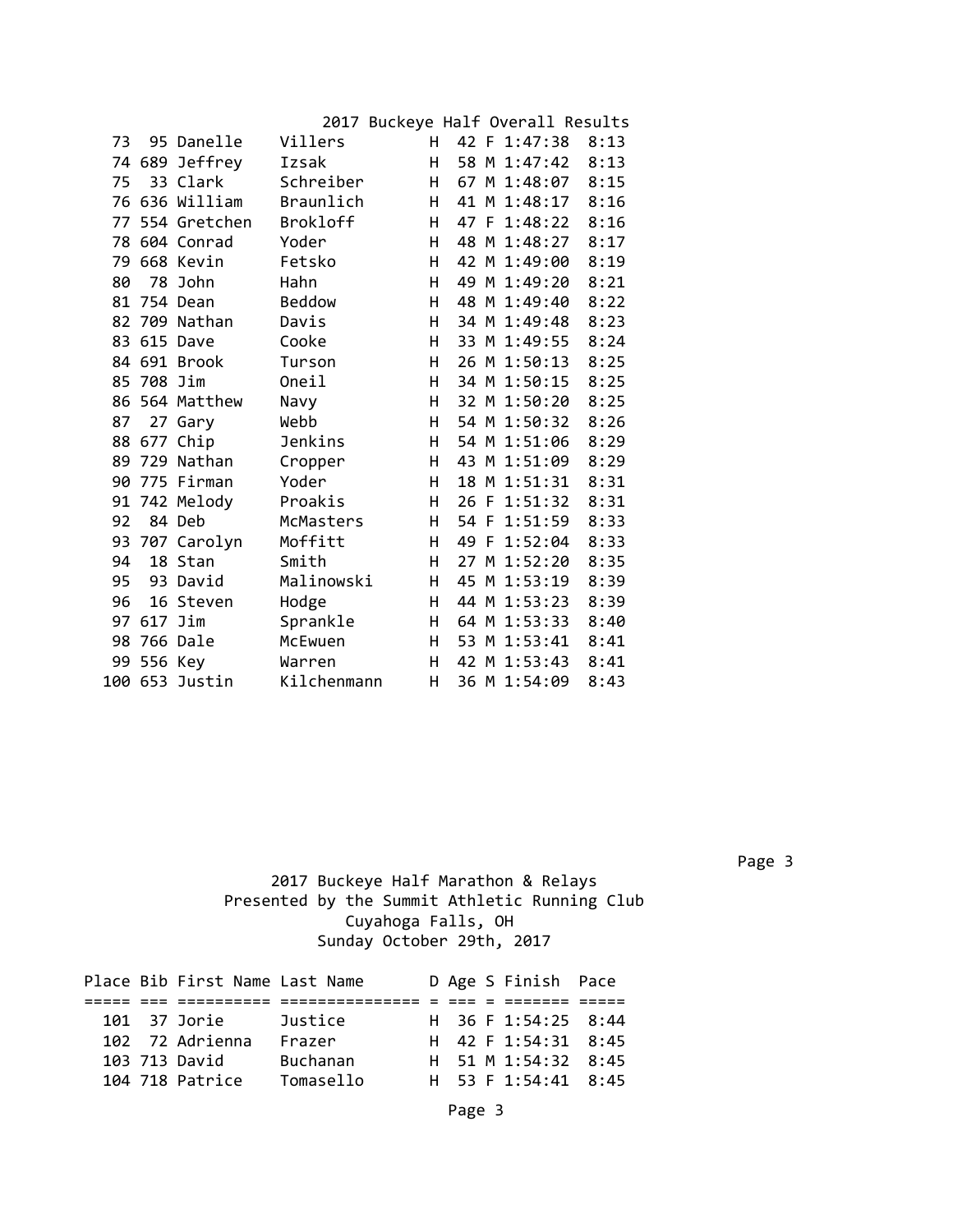| Felsoci<br>37 F 1:54:47<br>105<br>H<br>8:46<br>98 Janeen<br>34 M 1:54:48<br>8:46<br>106<br>97<br>Jimmy<br>н<br>Matweyou<br>107<br>744 Bob<br>70 M 1:55:00<br>8:47<br><b>Burrows</b><br>H<br>108 686 Michelle<br>42 F 1:55:07<br>8:47<br>H.<br>Jarc<br>109 570 Kevin<br>Υi<br>66 M 1:55:23<br>8:49<br>н<br>110 749<br>H<br>17 F 1:55:31<br>8:49<br>Irene<br>Kotyk<br>46 F 1:55:34<br>88 Maria<br>Prinzo<br>Η<br>8:49<br>111<br>112 577 Chrissy<br>H<br>19 F<br>1:55:41<br>8:50<br>Ramsey<br>113 621 Bert<br>Hackenberg<br>50 M 1:55:42<br>8:50<br>H<br>Dobbins<br>47 M 1:55:46<br>114<br>90<br>Donnie<br>н<br>8:50<br>115 731 Sharleen<br>Flaherty<br>43<br>1:55:51<br>8:51<br>н<br>F<br>D'Alessio<br>8:51<br>116 623 Sam<br>H<br>22 M 1:56:00<br>117 747 Al<br>8:51<br>Ciraldo<br>H<br>63 M 1:56:01<br>118 561 Greg<br>H<br>58 M 1:56:17<br>8:53<br>Coast<br>119 730 Madeline<br>Η<br>F 1:56:29<br>8:54<br>Dummermuth<br>20<br>120 611 Donna<br>Serdinak<br>H<br>73 F 1:56:44<br>8:55<br>121 726 Howard<br>59 M 1:57:12<br>8:57<br>Mack<br>н<br>122<br>82 Madison<br>18 F 1:57:29<br>8:58<br>Zammataro<br>H<br>123<br>52 Alison<br>Targosky<br>8:59<br>н<br>20 F 1:57:40<br>Williams<br>124 704 Luke<br>H<br>26 M 1:58:00<br>9:01<br>125<br>62 Hannah<br>Η<br>18 F 1:58:07<br>9:01<br>Frazee<br>126 699 Robert<br>Kobistek<br>Η<br>63 M 1:58:09<br>9:01<br>127<br>679 Kristi<br>Davisson<br>1:58:11<br>9:01<br>н<br>34 F<br>678<br>Brian<br>Davisson<br>37 M 1:58:11<br>9:01<br>128<br>н<br>129 702 John<br>Duke<br>M 1:58:49<br>9:04<br>н<br>43<br>36 Catherine<br>Dominic<br>26 F 1:59:01<br>9:05<br>130<br>н<br>131<br>15 Kristen<br>Dahlhofer<br>H<br>44 F 1:59:06<br>9:06<br>132 664 Rachel<br>H<br>52 F 2:00:15<br>9:11<br>Rawson<br>133 634 Jeff<br>Chernay<br>H<br>57 M 2:00:17<br>9:11<br>134<br>65 Mark<br>50<br>M 2:00:24<br>9:12<br>Galauner<br>н<br>135 651<br>2:00:59<br>9:14<br>Alayna<br>Lajeunesse<br>H<br>25 F<br>136 573 Naftali<br>Midamba<br>39 M 2:01:04<br>9:15<br>н<br>137 666 Monika<br>Jablkowska<br>47 F 2:01:09<br>9:15<br>н<br>138<br>Garritano<br>н<br>55 F 2:01:28<br>9:16<br>73 Caroline<br>139 607 Malv<br>Campbell<br>Н<br>9:17<br>54 M 2:01:34<br>Ferrari<br>140 768 Jordan<br>н<br>28 F 2:01:43<br>9:18<br>141 728 Kristi<br>Szabo<br>н<br>36 F 2:02:08<br>9:19<br>142<br>91 Paul<br>Wohlwend<br>H<br>64 M 2:02:58<br>9:23<br>143 680 Wendy<br>Kocher<br>H<br>39 F 2:03:44<br>9:27<br>144<br>28 Rebecca<br>Enrick<br>H<br>44 F 2:04:32<br>9:30<br>145 760 Meghan<br>O'Brien<br>H<br>37 F 2:04:36<br>9:31<br>146 761 Dexter<br>Vaughan<br>н<br>30 M 2:04:37<br>9:31<br>147<br>Schaeffer<br>47 Eric<br>н<br>43 M 2:04:52<br>9:32<br>Tim<br>Riggle<br>148<br>66<br>Н<br>50 M 2:04:56<br>9:32<br>149 628 Douglas<br>Ferrell<br>н<br>44 M 2:04:57<br>9:32<br>150 724 Julia<br>Sieck<br>Н<br>36 F 2:05:08<br>9:33 |  |  | 2017 Buckeye Half Overall Results |  |  |
|-------------------------------------------------------------------------------------------------------------------------------------------------------------------------------------------------------------------------------------------------------------------------------------------------------------------------------------------------------------------------------------------------------------------------------------------------------------------------------------------------------------------------------------------------------------------------------------------------------------------------------------------------------------------------------------------------------------------------------------------------------------------------------------------------------------------------------------------------------------------------------------------------------------------------------------------------------------------------------------------------------------------------------------------------------------------------------------------------------------------------------------------------------------------------------------------------------------------------------------------------------------------------------------------------------------------------------------------------------------------------------------------------------------------------------------------------------------------------------------------------------------------------------------------------------------------------------------------------------------------------------------------------------------------------------------------------------------------------------------------------------------------------------------------------------------------------------------------------------------------------------------------------------------------------------------------------------------------------------------------------------------------------------------------------------------------------------------------------------------------------------------------------------------------------------------------------------------------------------------------------------------------------------------------------------------------------------------------------------------------------------------------------------------------------------------------------------------------------------------------------------------------------------------------------------------------------------------------------------------------------------------------------------------------------------------------------------------------------------------------------------------------------------------------------------------------------------------------------|--|--|-----------------------------------|--|--|
|                                                                                                                                                                                                                                                                                                                                                                                                                                                                                                                                                                                                                                                                                                                                                                                                                                                                                                                                                                                                                                                                                                                                                                                                                                                                                                                                                                                                                                                                                                                                                                                                                                                                                                                                                                                                                                                                                                                                                                                                                                                                                                                                                                                                                                                                                                                                                                                                                                                                                                                                                                                                                                                                                                                                                                                                                                                 |  |  |                                   |  |  |
|                                                                                                                                                                                                                                                                                                                                                                                                                                                                                                                                                                                                                                                                                                                                                                                                                                                                                                                                                                                                                                                                                                                                                                                                                                                                                                                                                                                                                                                                                                                                                                                                                                                                                                                                                                                                                                                                                                                                                                                                                                                                                                                                                                                                                                                                                                                                                                                                                                                                                                                                                                                                                                                                                                                                                                                                                                                 |  |  |                                   |  |  |
|                                                                                                                                                                                                                                                                                                                                                                                                                                                                                                                                                                                                                                                                                                                                                                                                                                                                                                                                                                                                                                                                                                                                                                                                                                                                                                                                                                                                                                                                                                                                                                                                                                                                                                                                                                                                                                                                                                                                                                                                                                                                                                                                                                                                                                                                                                                                                                                                                                                                                                                                                                                                                                                                                                                                                                                                                                                 |  |  |                                   |  |  |
|                                                                                                                                                                                                                                                                                                                                                                                                                                                                                                                                                                                                                                                                                                                                                                                                                                                                                                                                                                                                                                                                                                                                                                                                                                                                                                                                                                                                                                                                                                                                                                                                                                                                                                                                                                                                                                                                                                                                                                                                                                                                                                                                                                                                                                                                                                                                                                                                                                                                                                                                                                                                                                                                                                                                                                                                                                                 |  |  |                                   |  |  |
|                                                                                                                                                                                                                                                                                                                                                                                                                                                                                                                                                                                                                                                                                                                                                                                                                                                                                                                                                                                                                                                                                                                                                                                                                                                                                                                                                                                                                                                                                                                                                                                                                                                                                                                                                                                                                                                                                                                                                                                                                                                                                                                                                                                                                                                                                                                                                                                                                                                                                                                                                                                                                                                                                                                                                                                                                                                 |  |  |                                   |  |  |
|                                                                                                                                                                                                                                                                                                                                                                                                                                                                                                                                                                                                                                                                                                                                                                                                                                                                                                                                                                                                                                                                                                                                                                                                                                                                                                                                                                                                                                                                                                                                                                                                                                                                                                                                                                                                                                                                                                                                                                                                                                                                                                                                                                                                                                                                                                                                                                                                                                                                                                                                                                                                                                                                                                                                                                                                                                                 |  |  |                                   |  |  |
|                                                                                                                                                                                                                                                                                                                                                                                                                                                                                                                                                                                                                                                                                                                                                                                                                                                                                                                                                                                                                                                                                                                                                                                                                                                                                                                                                                                                                                                                                                                                                                                                                                                                                                                                                                                                                                                                                                                                                                                                                                                                                                                                                                                                                                                                                                                                                                                                                                                                                                                                                                                                                                                                                                                                                                                                                                                 |  |  |                                   |  |  |
|                                                                                                                                                                                                                                                                                                                                                                                                                                                                                                                                                                                                                                                                                                                                                                                                                                                                                                                                                                                                                                                                                                                                                                                                                                                                                                                                                                                                                                                                                                                                                                                                                                                                                                                                                                                                                                                                                                                                                                                                                                                                                                                                                                                                                                                                                                                                                                                                                                                                                                                                                                                                                                                                                                                                                                                                                                                 |  |  |                                   |  |  |
|                                                                                                                                                                                                                                                                                                                                                                                                                                                                                                                                                                                                                                                                                                                                                                                                                                                                                                                                                                                                                                                                                                                                                                                                                                                                                                                                                                                                                                                                                                                                                                                                                                                                                                                                                                                                                                                                                                                                                                                                                                                                                                                                                                                                                                                                                                                                                                                                                                                                                                                                                                                                                                                                                                                                                                                                                                                 |  |  |                                   |  |  |
|                                                                                                                                                                                                                                                                                                                                                                                                                                                                                                                                                                                                                                                                                                                                                                                                                                                                                                                                                                                                                                                                                                                                                                                                                                                                                                                                                                                                                                                                                                                                                                                                                                                                                                                                                                                                                                                                                                                                                                                                                                                                                                                                                                                                                                                                                                                                                                                                                                                                                                                                                                                                                                                                                                                                                                                                                                                 |  |  |                                   |  |  |
|                                                                                                                                                                                                                                                                                                                                                                                                                                                                                                                                                                                                                                                                                                                                                                                                                                                                                                                                                                                                                                                                                                                                                                                                                                                                                                                                                                                                                                                                                                                                                                                                                                                                                                                                                                                                                                                                                                                                                                                                                                                                                                                                                                                                                                                                                                                                                                                                                                                                                                                                                                                                                                                                                                                                                                                                                                                 |  |  |                                   |  |  |
|                                                                                                                                                                                                                                                                                                                                                                                                                                                                                                                                                                                                                                                                                                                                                                                                                                                                                                                                                                                                                                                                                                                                                                                                                                                                                                                                                                                                                                                                                                                                                                                                                                                                                                                                                                                                                                                                                                                                                                                                                                                                                                                                                                                                                                                                                                                                                                                                                                                                                                                                                                                                                                                                                                                                                                                                                                                 |  |  |                                   |  |  |
|                                                                                                                                                                                                                                                                                                                                                                                                                                                                                                                                                                                                                                                                                                                                                                                                                                                                                                                                                                                                                                                                                                                                                                                                                                                                                                                                                                                                                                                                                                                                                                                                                                                                                                                                                                                                                                                                                                                                                                                                                                                                                                                                                                                                                                                                                                                                                                                                                                                                                                                                                                                                                                                                                                                                                                                                                                                 |  |  |                                   |  |  |
|                                                                                                                                                                                                                                                                                                                                                                                                                                                                                                                                                                                                                                                                                                                                                                                                                                                                                                                                                                                                                                                                                                                                                                                                                                                                                                                                                                                                                                                                                                                                                                                                                                                                                                                                                                                                                                                                                                                                                                                                                                                                                                                                                                                                                                                                                                                                                                                                                                                                                                                                                                                                                                                                                                                                                                                                                                                 |  |  |                                   |  |  |
|                                                                                                                                                                                                                                                                                                                                                                                                                                                                                                                                                                                                                                                                                                                                                                                                                                                                                                                                                                                                                                                                                                                                                                                                                                                                                                                                                                                                                                                                                                                                                                                                                                                                                                                                                                                                                                                                                                                                                                                                                                                                                                                                                                                                                                                                                                                                                                                                                                                                                                                                                                                                                                                                                                                                                                                                                                                 |  |  |                                   |  |  |
|                                                                                                                                                                                                                                                                                                                                                                                                                                                                                                                                                                                                                                                                                                                                                                                                                                                                                                                                                                                                                                                                                                                                                                                                                                                                                                                                                                                                                                                                                                                                                                                                                                                                                                                                                                                                                                                                                                                                                                                                                                                                                                                                                                                                                                                                                                                                                                                                                                                                                                                                                                                                                                                                                                                                                                                                                                                 |  |  |                                   |  |  |
|                                                                                                                                                                                                                                                                                                                                                                                                                                                                                                                                                                                                                                                                                                                                                                                                                                                                                                                                                                                                                                                                                                                                                                                                                                                                                                                                                                                                                                                                                                                                                                                                                                                                                                                                                                                                                                                                                                                                                                                                                                                                                                                                                                                                                                                                                                                                                                                                                                                                                                                                                                                                                                                                                                                                                                                                                                                 |  |  |                                   |  |  |
|                                                                                                                                                                                                                                                                                                                                                                                                                                                                                                                                                                                                                                                                                                                                                                                                                                                                                                                                                                                                                                                                                                                                                                                                                                                                                                                                                                                                                                                                                                                                                                                                                                                                                                                                                                                                                                                                                                                                                                                                                                                                                                                                                                                                                                                                                                                                                                                                                                                                                                                                                                                                                                                                                                                                                                                                                                                 |  |  |                                   |  |  |
|                                                                                                                                                                                                                                                                                                                                                                                                                                                                                                                                                                                                                                                                                                                                                                                                                                                                                                                                                                                                                                                                                                                                                                                                                                                                                                                                                                                                                                                                                                                                                                                                                                                                                                                                                                                                                                                                                                                                                                                                                                                                                                                                                                                                                                                                                                                                                                                                                                                                                                                                                                                                                                                                                                                                                                                                                                                 |  |  |                                   |  |  |
|                                                                                                                                                                                                                                                                                                                                                                                                                                                                                                                                                                                                                                                                                                                                                                                                                                                                                                                                                                                                                                                                                                                                                                                                                                                                                                                                                                                                                                                                                                                                                                                                                                                                                                                                                                                                                                                                                                                                                                                                                                                                                                                                                                                                                                                                                                                                                                                                                                                                                                                                                                                                                                                                                                                                                                                                                                                 |  |  |                                   |  |  |
|                                                                                                                                                                                                                                                                                                                                                                                                                                                                                                                                                                                                                                                                                                                                                                                                                                                                                                                                                                                                                                                                                                                                                                                                                                                                                                                                                                                                                                                                                                                                                                                                                                                                                                                                                                                                                                                                                                                                                                                                                                                                                                                                                                                                                                                                                                                                                                                                                                                                                                                                                                                                                                                                                                                                                                                                                                                 |  |  |                                   |  |  |
|                                                                                                                                                                                                                                                                                                                                                                                                                                                                                                                                                                                                                                                                                                                                                                                                                                                                                                                                                                                                                                                                                                                                                                                                                                                                                                                                                                                                                                                                                                                                                                                                                                                                                                                                                                                                                                                                                                                                                                                                                                                                                                                                                                                                                                                                                                                                                                                                                                                                                                                                                                                                                                                                                                                                                                                                                                                 |  |  |                                   |  |  |
|                                                                                                                                                                                                                                                                                                                                                                                                                                                                                                                                                                                                                                                                                                                                                                                                                                                                                                                                                                                                                                                                                                                                                                                                                                                                                                                                                                                                                                                                                                                                                                                                                                                                                                                                                                                                                                                                                                                                                                                                                                                                                                                                                                                                                                                                                                                                                                                                                                                                                                                                                                                                                                                                                                                                                                                                                                                 |  |  |                                   |  |  |
|                                                                                                                                                                                                                                                                                                                                                                                                                                                                                                                                                                                                                                                                                                                                                                                                                                                                                                                                                                                                                                                                                                                                                                                                                                                                                                                                                                                                                                                                                                                                                                                                                                                                                                                                                                                                                                                                                                                                                                                                                                                                                                                                                                                                                                                                                                                                                                                                                                                                                                                                                                                                                                                                                                                                                                                                                                                 |  |  |                                   |  |  |
|                                                                                                                                                                                                                                                                                                                                                                                                                                                                                                                                                                                                                                                                                                                                                                                                                                                                                                                                                                                                                                                                                                                                                                                                                                                                                                                                                                                                                                                                                                                                                                                                                                                                                                                                                                                                                                                                                                                                                                                                                                                                                                                                                                                                                                                                                                                                                                                                                                                                                                                                                                                                                                                                                                                                                                                                                                                 |  |  |                                   |  |  |
|                                                                                                                                                                                                                                                                                                                                                                                                                                                                                                                                                                                                                                                                                                                                                                                                                                                                                                                                                                                                                                                                                                                                                                                                                                                                                                                                                                                                                                                                                                                                                                                                                                                                                                                                                                                                                                                                                                                                                                                                                                                                                                                                                                                                                                                                                                                                                                                                                                                                                                                                                                                                                                                                                                                                                                                                                                                 |  |  |                                   |  |  |
|                                                                                                                                                                                                                                                                                                                                                                                                                                                                                                                                                                                                                                                                                                                                                                                                                                                                                                                                                                                                                                                                                                                                                                                                                                                                                                                                                                                                                                                                                                                                                                                                                                                                                                                                                                                                                                                                                                                                                                                                                                                                                                                                                                                                                                                                                                                                                                                                                                                                                                                                                                                                                                                                                                                                                                                                                                                 |  |  |                                   |  |  |
|                                                                                                                                                                                                                                                                                                                                                                                                                                                                                                                                                                                                                                                                                                                                                                                                                                                                                                                                                                                                                                                                                                                                                                                                                                                                                                                                                                                                                                                                                                                                                                                                                                                                                                                                                                                                                                                                                                                                                                                                                                                                                                                                                                                                                                                                                                                                                                                                                                                                                                                                                                                                                                                                                                                                                                                                                                                 |  |  |                                   |  |  |
|                                                                                                                                                                                                                                                                                                                                                                                                                                                                                                                                                                                                                                                                                                                                                                                                                                                                                                                                                                                                                                                                                                                                                                                                                                                                                                                                                                                                                                                                                                                                                                                                                                                                                                                                                                                                                                                                                                                                                                                                                                                                                                                                                                                                                                                                                                                                                                                                                                                                                                                                                                                                                                                                                                                                                                                                                                                 |  |  |                                   |  |  |
|                                                                                                                                                                                                                                                                                                                                                                                                                                                                                                                                                                                                                                                                                                                                                                                                                                                                                                                                                                                                                                                                                                                                                                                                                                                                                                                                                                                                                                                                                                                                                                                                                                                                                                                                                                                                                                                                                                                                                                                                                                                                                                                                                                                                                                                                                                                                                                                                                                                                                                                                                                                                                                                                                                                                                                                                                                                 |  |  |                                   |  |  |
|                                                                                                                                                                                                                                                                                                                                                                                                                                                                                                                                                                                                                                                                                                                                                                                                                                                                                                                                                                                                                                                                                                                                                                                                                                                                                                                                                                                                                                                                                                                                                                                                                                                                                                                                                                                                                                                                                                                                                                                                                                                                                                                                                                                                                                                                                                                                                                                                                                                                                                                                                                                                                                                                                                                                                                                                                                                 |  |  |                                   |  |  |
|                                                                                                                                                                                                                                                                                                                                                                                                                                                                                                                                                                                                                                                                                                                                                                                                                                                                                                                                                                                                                                                                                                                                                                                                                                                                                                                                                                                                                                                                                                                                                                                                                                                                                                                                                                                                                                                                                                                                                                                                                                                                                                                                                                                                                                                                                                                                                                                                                                                                                                                                                                                                                                                                                                                                                                                                                                                 |  |  |                                   |  |  |
|                                                                                                                                                                                                                                                                                                                                                                                                                                                                                                                                                                                                                                                                                                                                                                                                                                                                                                                                                                                                                                                                                                                                                                                                                                                                                                                                                                                                                                                                                                                                                                                                                                                                                                                                                                                                                                                                                                                                                                                                                                                                                                                                                                                                                                                                                                                                                                                                                                                                                                                                                                                                                                                                                                                                                                                                                                                 |  |  |                                   |  |  |
|                                                                                                                                                                                                                                                                                                                                                                                                                                                                                                                                                                                                                                                                                                                                                                                                                                                                                                                                                                                                                                                                                                                                                                                                                                                                                                                                                                                                                                                                                                                                                                                                                                                                                                                                                                                                                                                                                                                                                                                                                                                                                                                                                                                                                                                                                                                                                                                                                                                                                                                                                                                                                                                                                                                                                                                                                                                 |  |  |                                   |  |  |
|                                                                                                                                                                                                                                                                                                                                                                                                                                                                                                                                                                                                                                                                                                                                                                                                                                                                                                                                                                                                                                                                                                                                                                                                                                                                                                                                                                                                                                                                                                                                                                                                                                                                                                                                                                                                                                                                                                                                                                                                                                                                                                                                                                                                                                                                                                                                                                                                                                                                                                                                                                                                                                                                                                                                                                                                                                                 |  |  |                                   |  |  |
|                                                                                                                                                                                                                                                                                                                                                                                                                                                                                                                                                                                                                                                                                                                                                                                                                                                                                                                                                                                                                                                                                                                                                                                                                                                                                                                                                                                                                                                                                                                                                                                                                                                                                                                                                                                                                                                                                                                                                                                                                                                                                                                                                                                                                                                                                                                                                                                                                                                                                                                                                                                                                                                                                                                                                                                                                                                 |  |  |                                   |  |  |
|                                                                                                                                                                                                                                                                                                                                                                                                                                                                                                                                                                                                                                                                                                                                                                                                                                                                                                                                                                                                                                                                                                                                                                                                                                                                                                                                                                                                                                                                                                                                                                                                                                                                                                                                                                                                                                                                                                                                                                                                                                                                                                                                                                                                                                                                                                                                                                                                                                                                                                                                                                                                                                                                                                                                                                                                                                                 |  |  |                                   |  |  |
|                                                                                                                                                                                                                                                                                                                                                                                                                                                                                                                                                                                                                                                                                                                                                                                                                                                                                                                                                                                                                                                                                                                                                                                                                                                                                                                                                                                                                                                                                                                                                                                                                                                                                                                                                                                                                                                                                                                                                                                                                                                                                                                                                                                                                                                                                                                                                                                                                                                                                                                                                                                                                                                                                                                                                                                                                                                 |  |  |                                   |  |  |
|                                                                                                                                                                                                                                                                                                                                                                                                                                                                                                                                                                                                                                                                                                                                                                                                                                                                                                                                                                                                                                                                                                                                                                                                                                                                                                                                                                                                                                                                                                                                                                                                                                                                                                                                                                                                                                                                                                                                                                                                                                                                                                                                                                                                                                                                                                                                                                                                                                                                                                                                                                                                                                                                                                                                                                                                                                                 |  |  |                                   |  |  |
|                                                                                                                                                                                                                                                                                                                                                                                                                                                                                                                                                                                                                                                                                                                                                                                                                                                                                                                                                                                                                                                                                                                                                                                                                                                                                                                                                                                                                                                                                                                                                                                                                                                                                                                                                                                                                                                                                                                                                                                                                                                                                                                                                                                                                                                                                                                                                                                                                                                                                                                                                                                                                                                                                                                                                                                                                                                 |  |  |                                   |  |  |
|                                                                                                                                                                                                                                                                                                                                                                                                                                                                                                                                                                                                                                                                                                                                                                                                                                                                                                                                                                                                                                                                                                                                                                                                                                                                                                                                                                                                                                                                                                                                                                                                                                                                                                                                                                                                                                                                                                                                                                                                                                                                                                                                                                                                                                                                                                                                                                                                                                                                                                                                                                                                                                                                                                                                                                                                                                                 |  |  |                                   |  |  |
|                                                                                                                                                                                                                                                                                                                                                                                                                                                                                                                                                                                                                                                                                                                                                                                                                                                                                                                                                                                                                                                                                                                                                                                                                                                                                                                                                                                                                                                                                                                                                                                                                                                                                                                                                                                                                                                                                                                                                                                                                                                                                                                                                                                                                                                                                                                                                                                                                                                                                                                                                                                                                                                                                                                                                                                                                                                 |  |  |                                   |  |  |
|                                                                                                                                                                                                                                                                                                                                                                                                                                                                                                                                                                                                                                                                                                                                                                                                                                                                                                                                                                                                                                                                                                                                                                                                                                                                                                                                                                                                                                                                                                                                                                                                                                                                                                                                                                                                                                                                                                                                                                                                                                                                                                                                                                                                                                                                                                                                                                                                                                                                                                                                                                                                                                                                                                                                                                                                                                                 |  |  |                                   |  |  |
|                                                                                                                                                                                                                                                                                                                                                                                                                                                                                                                                                                                                                                                                                                                                                                                                                                                                                                                                                                                                                                                                                                                                                                                                                                                                                                                                                                                                                                                                                                                                                                                                                                                                                                                                                                                                                                                                                                                                                                                                                                                                                                                                                                                                                                                                                                                                                                                                                                                                                                                                                                                                                                                                                                                                                                                                                                                 |  |  |                                   |  |  |
|                                                                                                                                                                                                                                                                                                                                                                                                                                                                                                                                                                                                                                                                                                                                                                                                                                                                                                                                                                                                                                                                                                                                                                                                                                                                                                                                                                                                                                                                                                                                                                                                                                                                                                                                                                                                                                                                                                                                                                                                                                                                                                                                                                                                                                                                                                                                                                                                                                                                                                                                                                                                                                                                                                                                                                                                                                                 |  |  |                                   |  |  |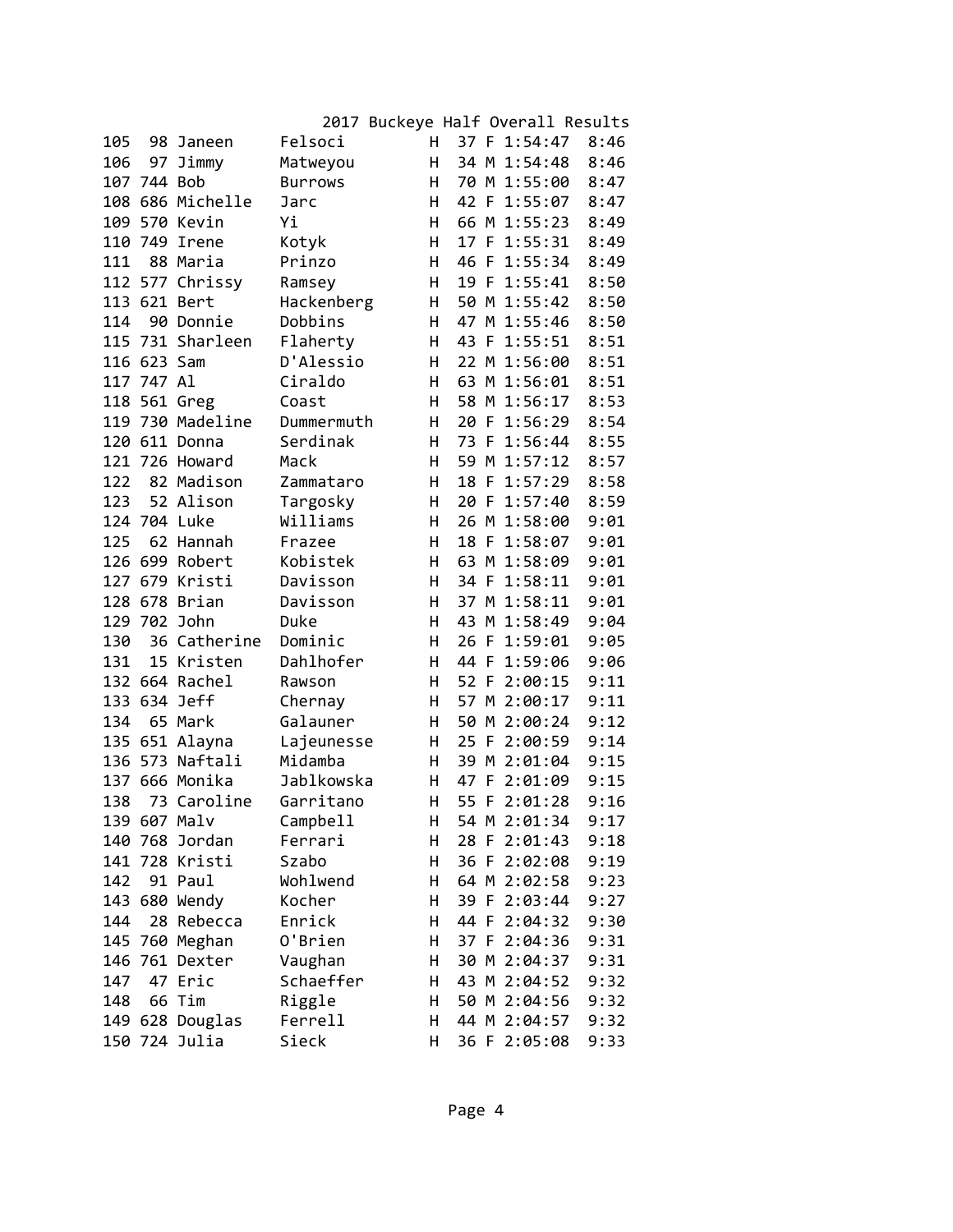## 2017 Buckeye Half Marathon & Relays Presented by the Summit Athletic Running Club Cuyahoga Falls, OH Sunday October 29th, 2017

|     |             | Place Bib First Name Last Name |                   |    |      |          | D Age S Finish | Pace |
|-----|-------------|--------------------------------|-------------------|----|------|----------|----------------|------|
|     |             |                                |                   |    |      | $\equiv$ | ======= =====  |      |
|     |             | 151 631 Kerry                  | Sarosy            | H  |      |          | 30 F 2:05:11   | 9:33 |
|     |             | 152 632 Edward                 | Purcell           | H  |      |          | 37 M 2:05:14   | 9:34 |
|     |             | 153 587 Sarah                  | Testa             | H  |      |          | 35 F 2:05:17   | 9:34 |
|     |             | 154 586 Jaime                  | Blair             | H  | 39   | -F       | 2:05:18        | 9:34 |
| 155 |             | 8 Heather                      | Shinsky           | H  | 44 F |          | 2:05:19        | 9:34 |
|     | 156 637 Pam |                                | Steinkamp         | H  | 48 F |          | 2:05:20        | 9:34 |
|     | 157 715     | Angela                         | Forster           | H. | 51 F |          | 2:05:48        | 9:36 |
| 158 | 48          | Kaitlyn                        | Roegner           | H  |      |          | 14 F 2:05:54   | 9:37 |
| 159 |             | 30 David                       | Miniard           | H  |      |          | 49 M 2:06:08   | 9:38 |
|     |             | 160 568 Greg                   | Hunger            | H. |      |          | 43 M 2:06:24   | 9:39 |
| 161 |             | 23 Ed                          | Limbert           | H  |      |          | 43 M 2:06:34   | 9:40 |
| 162 |             | 74 Sarah                       | Wells             | н  |      |          | 42 F 2:06:40   | 9:40 |
|     |             | 163 560 Chloe                  | Wells             | H  |      |          | 17 F 2:06:53   | 9:41 |
|     |             | 164 748 Cassie                 | McConville        | н  |      |          | 41 F 2:07:22   | 9:43 |
| 165 |             | 10 Christie                    | Sheets            | н  |      |          | 40 F 2:07:41   | 9:45 |
| 166 |             | 29 Angela                      | Miniard           | н  |      |          | 38 F 2:07:50   | 9:46 |
| 167 | 55          | Joe                            | Vasil             | н  | 49   |          | M 2:07:53      | 9:46 |
|     |             | 168 746 Michelle               | Colon             | H  | 49   | F        | 2:08:17        | 9:48 |
|     | 169 737     | Kelly                          | Kuzior            | H  | 33   | F.       | 2:08:21        | 9:48 |
|     |             | 170 625 Hannah                 | Dengler           | H  | 32 F |          | 2:08:26        | 9:48 |
|     | 171 694 Tim |                                | Ruppelli          | H  | 50   |          | M 2:08:39      | 9:49 |
| 172 |             | 58 Staci                       | Sargent           | H  | 38   | F        | 2:08:41        | 9:49 |
|     |             | 173 693 Justyna                | Woznicki          | H  |      |          | 39 F 2:08:53   | 9:50 |
|     |             | 174 590 George                 | Becker            | H  |      |          | 36 M 2:08:55   | 9:50 |
|     |             | 175 765 Christina              | Stachur           | H  |      |          | 34 F 2:09:03   | 9:51 |
| 176 |             | 83 Olivia                      | Liljestrand       | H  | 17 F |          | 2:09:09        | 9:52 |
|     |             | 177 559 Grace                  | Myers             | H  | 17 F |          | 2:09:15        | 9:52 |
|     |             | 178 566 Alyssa                 | McClain           | H  | 30   | -F       | 2:09:16        | 9:52 |
| 179 |             | 39 Tina                        | Smrekar           | H  | 42 F |          | 2:09:23        | 9:53 |
|     |             | 180 640 Scott                  | Booth             | H  |      |          | 56 M 2:09:37   | 9:54 |
|     |             | 181 767 Dawn                   | <b>Burngasser</b> | H. | 28 F |          | 2:09:38        | 9:54 |
| 182 |             | 71 Jon                         | Gibbs             | H. |      |          | 31 M 2:09:53   | 9:55 |
|     |             | 183 681 Heather                | Lawhorn           | н  | 34 F |          | 2:10:27        | 9:58 |
|     | 184 659 Tim |                                | Nelson            | н  |      |          | 58 M 2:10:29   | 9:58 |
|     |             |                                |                   |    |      |          |                |      |

Page 4

Page 5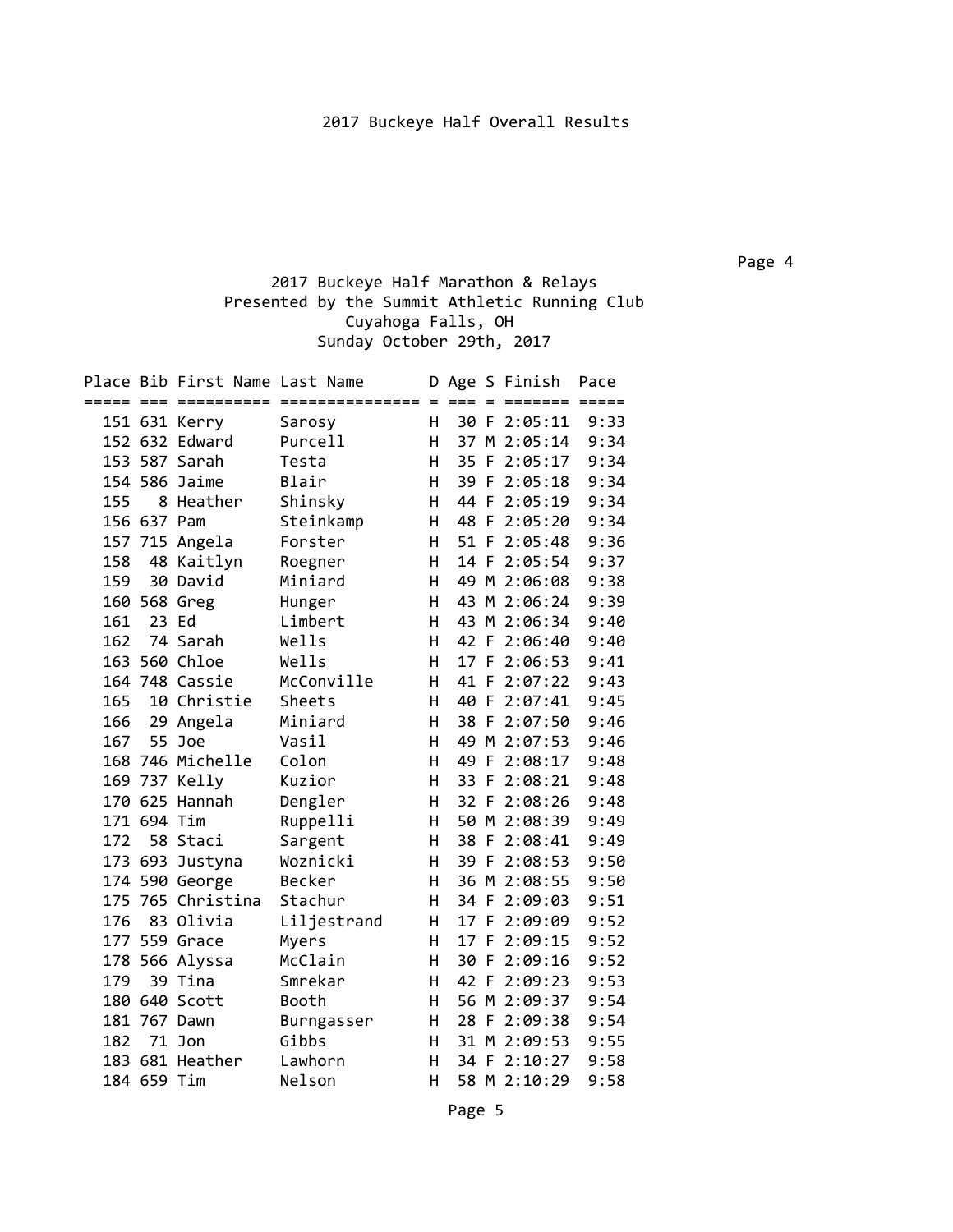|             |                  |              | 2017 Buckeye Half Overall Results |  |                     |  |
|-------------|------------------|--------------|-----------------------------------|--|---------------------|--|
|             | 185 682 Emily    | Hummel       |                                   |  | H 23 F 2:10:32 9:58 |  |
|             | 186 38 Barbra    | Cannon       | H.                                |  | 49 F 2:11:00 10:00  |  |
|             | 187 711 Melody   | Lozano       | H                                 |  | 17 F 2:11:02 10:00  |  |
|             | 188 723 Megan    | Buckley      | H.                                |  | 17 F 2:11:04 10:00  |  |
|             | 189 582 John     | Milburn      | H.                                |  | 56 M 2:11:45 10:03  |  |
|             | 190 583 Brianna  | Richardson   | H                                 |  | 10 F 2:11:46 10:04  |  |
|             | 191 584 Richelle | Richardson   | H                                 |  | 32 F 2:11:46 10:04  |  |
|             | 192 96 Rich      | Villers      | н                                 |  | 51 M 2:12:17 10:06  |  |
|             | 193 771 Kaitlyn  | Habusta      | H.                                |  | 24 F 2:12:20 10:06  |  |
|             | 194 674 Karen    | <b>Burke</b> | н                                 |  | 56 F 2:12:24 10:06  |  |
|             | 195 736 Doug     | England      | H.                                |  | 39 M 2:12:45 10:08  |  |
|             | 196 594 Murugesh | Balasundaram | H.                                |  | 34 M 2:13:12 10:10  |  |
|             | 197 643 Mary     | Robinson     | H.                                |  | 34 F 2:13:37 10:12  |  |
| 198 574 Liz |                  | Grove        | н                                 |  | 23 F 2:13:49 10:13  |  |
|             | 199 14 Brittany  | Siroki       | H.                                |  | 33 F 2:13:50 10:13  |  |
|             | 200 600 Melissa  | Milford      | н                                 |  | 45 F 2:14:08 10:14  |  |

en de la provincia de la construcción de la construcción de la construcción de la construcción de la construcc

 2017 Buckeye Half Marathon & Relays Presented by the Summit Athletic Running Club Cuyahoga Falls, OH Sunday October 29th, 2017

|             | Place Bib First Name Last Name |              |    |  | D Age S Finish Pace |  |
|-------------|--------------------------------|--------------|----|--|---------------------|--|
|             | ========                       | ============ |    |  | =======             |  |
|             | 201 613 Holly                  | Higgs        | н  |  | 38 F 2:14:13 10:15  |  |
|             | 202 671 Abby                   | Dwornik      | н  |  | 24 F 2:14:33 10:16  |  |
|             | 203 667 Leanne                 | Schumacher   | н  |  | 53 F 2:14:57 10:18  |  |
|             | 204 562 Cara                   | Grabowski    | H. |  | 41 F 2:15:58 10:23  |  |
|             | 205 77 Alona                   | McFrederick  | н  |  | 35 F 2:16:00 10:23  |  |
|             | 206 552 Ellen                  | Budd         | н  |  | 51 F 2:16:24 10:25  |  |
| 207 622 Tom |                                | Buser        | н  |  | 51 M 2:16:31 10:25  |  |
|             | 208 717 Gwen                   | Schenck      | H. |  | 32 F 2:17:49 10:31  |  |
|             | 209 619 Eric                   | Schreiber    | H. |  | 68 M 2:18:01 10:32  |  |
|             | 210 602 Elizabeth              | Morrison     | н  |  | 38 F 2:18:11 10:33  |  |
|             | 211 601 Brian                  | Morrison     | H. |  | 37 M 2:18:11 10:33  |  |
|             | 212 618 Deborah                | Klinect      | H. |  | 51 F 2:18:20 10:34  |  |
|             | 213 755 Stephanie              | Drcar        | H. |  | 31 F 2:18:30 10:34  |  |
|             | 214 605 Laura                  | Cammon       | H. |  | 35 F 2:18:48 10:36  |  |
|             | 215 579 Keirstin               | Prochaska    | H. |  | 20 F 2:20:03 10:41  |  |
|             | 216 578 Sarah                  | Demasi       | н  |  | 20 F 2:20:08 10:42  |  |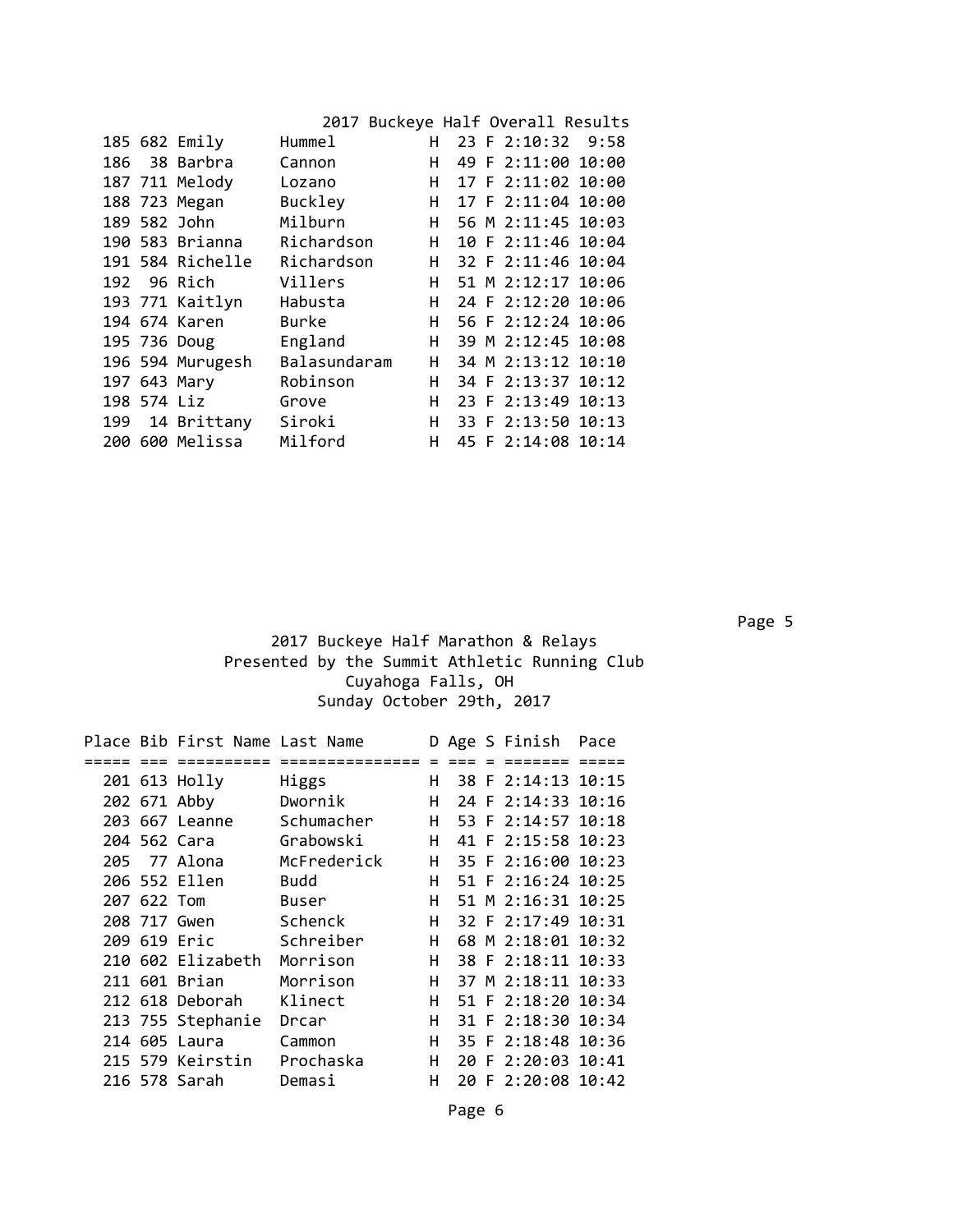|     |             |                  |              | 2017 Buckeye Half Overall Results |      |                    |  |
|-----|-------------|------------------|--------------|-----------------------------------|------|--------------------|--|
|     |             | 217 750 Lisa     | Cherullo     | H.                                |      | 50 F 2:20:16 10:42 |  |
| 218 |             | 59 Craig         | Thompson     | н                                 |      | 52 M 2:20:18 10:43 |  |
|     | 219 563     | Lauren           | Scott        | Н.                                |      | 36 F 2:21:11 10:47 |  |
| 220 |             | 60 Melinda       | Cox          | Н.                                |      | 44 F 2:21:12 10:47 |  |
| 221 |             | 7 Vincent        | Granito      | Н.                                |      | 52 M 2:21:13 10:47 |  |
|     | 222 739 Tim |                  | Thole        | Н.                                |      | 56 M 2:21:26 10:48 |  |
|     |             | 223 608 Juliano  | Ritosa       | H                                 |      | 54 M 2:21:36 10:49 |  |
|     |             | 224 738 Sharon   | Wanamaker    | H                                 |      | 48 F 2:21:59 10:50 |  |
|     |             | 225 683 Cindy    | Warzinski    | н                                 |      | 49 F 2:22:00 10:50 |  |
|     |             | 226 740 Barbara  | Ford         | н                                 |      | 58 F 2:22:25 10:52 |  |
| 227 |             | 12 Brad          | Cocco        | H.                                |      | 38 M 2:23:53 10:59 |  |
|     |             | 228 656 April    | Nenadal      | H                                 |      | 36 F 2:24:20 11:01 |  |
|     |             | 229 650 Alyssa   | Hancock      | H.                                |      | 28 F 2:24:28 11:02 |  |
|     |             | 230 712 Mealanie | Williams     | H.                                |      | 35 F 2:24:53 11:04 |  |
|     |             | 231 67 Ewelina   | Siwik        | H.                                |      | 20 F 2:25:08 11:05 |  |
|     |             | 232 710 Jacob    | Strandberg   | Н.                                |      | 17 M 2:25:10 11:05 |  |
|     |             | 233 721 Mitchell | Creekmore    | Н.                                |      | 15 M 2:25:11 11:05 |  |
| 234 |             | 50 Christina     | Schnyders    | H.                                |      | 38 F 2:25:13 11:05 |  |
| 235 |             | 43 Matthew       | Slater       | H.                                |      | 39 M 2:26:58 11:13 |  |
|     |             | 236 663 Teddy    | Zmuda Ii     | Н.                                |      | 37 M 2:27:51 11:17 |  |
|     |             | 237 655 Gary     | Kucinich     | H                                 |      | 66 M 2:28:04 11:18 |  |
|     |             | 238 776 Ryan     | Futo         | H                                 |      | 34 M 2:28:11 11:19 |  |
| 239 |             | 13 Nicole        | Zuzolo       | H.                                |      | 34 F 2:28:38 11:21 |  |
|     |             | 240 597 Sarah    | Cypcar       | H.                                |      | 16 F 2:28:46 11:21 |  |
|     |             | 241 629 Sriram   | Mangudi      | H.                                |      | 42 M 2:29:07 11:23 |  |
|     |             | 242 743 Spencer  | <b>Baker</b> | H.                                |      | 29 M 2:29:19 11:24 |  |
|     |             | 243 764 Chase    | Merriman     | H.                                |      | 33 M 2:29:30 11:25 |  |
|     |             | 244 675 Jennifer | Genevish     | H                                 |      | 35 F 2:29:36 11:25 |  |
|     |             | 245 719 Gina     | Kubec        | H.                                |      | 40 F 2:29:50 11:26 |  |
| 246 |             | 720 Julie        | Sciarrino    | H                                 | 39 F | 2:29:52 11:26      |  |
|     |             | 247 672 Deborah  | Mraz         | H.                                |      | 49 F 2:30:37 11:30 |  |
|     |             | 248 703 Kristin  | Duke         | H                                 |      | 43 F 2:30:56 11:31 |  |
|     |             | 249 576 Cole     | Evenson      | н                                 |      | 22 M 2:31:19 11:33 |  |
| 250 |             | 86 James         | Yates        | н                                 |      | 45 M 2:31:36 11:34 |  |

en de la provincia de la construcción de la construcción de la construcción de la construcción de la construcc 2017 Buckeye Half Marathon & Relays Presented by the Summit Athletic Running Club Cuyahoga Falls, OH Sunday October 29th, 2017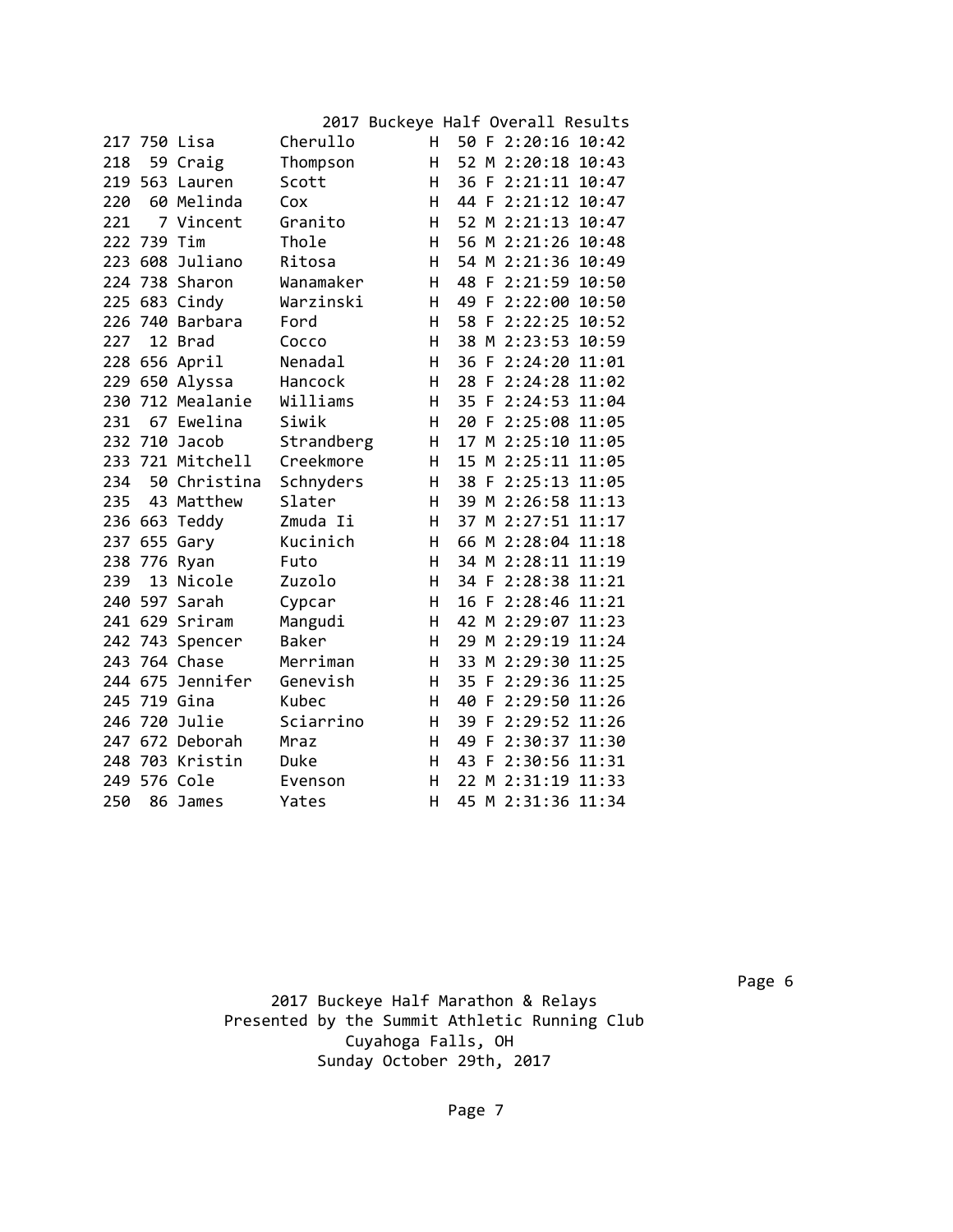|            |             | Place Bib First Name Last Name |                 | D.  |       | Age S Finish       | Pace  |
|------------|-------------|--------------------------------|-----------------|-----|-------|--------------------|-------|
|            |             | :======                        | =============== | $=$ | $===$ | =======            |       |
| 251 673    |             | Julie                          | Pringle         | H.  |       | 44 F 2:31:47       | 11:35 |
|            |             | 252 596 Ashley                 | Dipenti         | H.  | 16 F  | 2:31:58 11:36      |       |
|            |             | 253 696 Jennifer               | Prementine      | н   |       | 45 F 2:32:06 11:37 |       |
|            |             | 254 698 Shawn                  | Prementine      | H   |       | 46 M 2:32:07 11:37 |       |
|            |             | 255 652 Bryan                  | Lajeunesse      | н   |       | 28 F 2:32:08 11:37 |       |
|            |             | 256 588 Laura                  | Paynter         | H   |       | 38 F 2:32:23 11:38 |       |
|            |             | 257 589 Heidi                  | Huminsky        | н   |       | 39 F 2:32:24 11:38 |       |
| 258        | 773         | Maureen                        | Gallagher       | н   |       | 43 F 2:33:29 11:43 |       |
| 259        | 645         | <b>Brazun</b>                  | Locker Poloscha | H   |       | 22 M 2:34:01       | 11:45 |
|            |             | 260 644 James                  | Locker          | H.  |       | 55 M 2:34:01 11:45 |       |
|            |             | 261 633 Katelyn                | Sobczak         | н   |       | 18 F 2:34:33 11:48 |       |
|            |             | 262 759 Megan                  | Petraska        | H   |       | 27 F 2:34:34 11:48 |       |
|            |             | 263 603 Jennifer               | <b>Bouhall</b>  | H   |       | 42 F 2:35:17 11:51 |       |
|            |             | 264 661 Alexandra              | Hubbard         | н   | 28 F  | 2:36:12 11:55      |       |
|            |             | 265 662 Jessica                | Hubbard         | н   | 28 F  | 2:36:13            | 11:55 |
|            |             | 266 752 Amanda                 | McGovern        | н   | 36 F  | 2:36:41 11:58      |       |
|            |             | 267 769 Melinda                | Calgie          | н   |       | 45 F 2:37:16 12:00 |       |
|            |             | 268 774 Katy                   | Fuerst          | н   |       | 32 F 2:37:59 12:04 |       |
|            |             | 269 598 Balaji                 | Santhanam       | H   |       | 33 M 2:38:01 12:04 |       |
|            |             | 270 114 Donna                  | Williams        | н   |       | 52 F 2:39:04 12:08 |       |
|            | 271 569 Sue |                                | Averill         | н   | 65 F  | 2:39:30 12:10      |       |
| 272        |             | 4 Eva                          | Baker           | н   | 38 F  | 2:39:30 12:10      |       |
| 273        | 3           | Sarah                          | Maxworthy       | н   | 32 F  | 2:39:31            | 12:11 |
| 274        | 24          | Molly                          | Limbert         | н   | 43 F  | 2:39:43            | 12:11 |
| 275        | 75          | Nikki                          | Aquino          | н   |       | 44 F 2:40:46 12:16 |       |
| 276        |             | 89 Ava                         | Dobbins         | н   |       | 14 F 2:40:52 12:17 |       |
| 277        | 70          | Tim                            | Samples         | H   |       | 61 M 2:41:29 12:20 |       |
| 278        | 69          | Nathan                         | Samples         | н   |       | 36 M 2:41:30 12:20 |       |
| 279        | 772         | Megan                          | Habusta         | н   |       | 25 F 2:42:05 12:22 |       |
| 280        | 770         | Dennis                         | Glowe           | н   |       | 26 M 2:42:05       | 12:22 |
|            |             |                                | Wilson          | н   | 57 F  | 2:43:29 12:29      |       |
| 281<br>282 | 9           | Doralyn<br>6 Tom               | Montelione      | н   |       | 65 M 2:43:57 12:31 |       |
|            |             |                                | Skidmore        | H   |       | 50 F 2:45:48 12:39 |       |
| 283        |             | 76 Kelly                       |                 |     |       |                    |       |
|            |             | 284 593 Natrayan               | Veluchamy       | н   |       | 28 M 2:46:16 12:41 |       |
|            |             | 285 732 Melinda                | Ensinger        | н   |       | 45 F 2:48:11 12:50 |       |
|            |             | 286 734 Melissa                | Peska           | н   |       | 39 F 2:48:12 12:50 |       |
|            |             | 287 592 Sridharan              | Manoharan       | н   |       | 31 M 2:48:51 12:53 |       |
|            |             | 288 777 Andre                  | Dimatteo        | н   |       | 33 M 2:49:36 12:57 |       |
|            |             | 289 599 Xiao Yang              | Huang           | н   |       | 50 M 2:54:22 13:19 |       |
|            |             | 290 430 Stacey                 | Maurer          | н   |       | 37 F 2:55:00 13:21 |       |
|            |             | 291 406 Tammy                  | Mathia          | н   |       | 48 F 2:55:01 13:21 |       |
| 292        |             | 22 Karen                       | Long            | н   |       | 40 F 2:55:36 13:24 |       |
| 293        | 51          | Joy                            | Loper           | Н   |       | 35 F 2:56:05 13:26 |       |
|            |             | 294 595 Shanmugana             | Manivannan      | Н   |       | 28 M 3:06:51 14:16 |       |
| 295        | 17          | Jonathon                       | Gonzales        | Н   |       | 28 M 3:07:37       | 14:19 |
|            |             | 296 701 Dennis                 | Bahnsen         | н   |       | 64 M 3:08:41 14:24 |       |